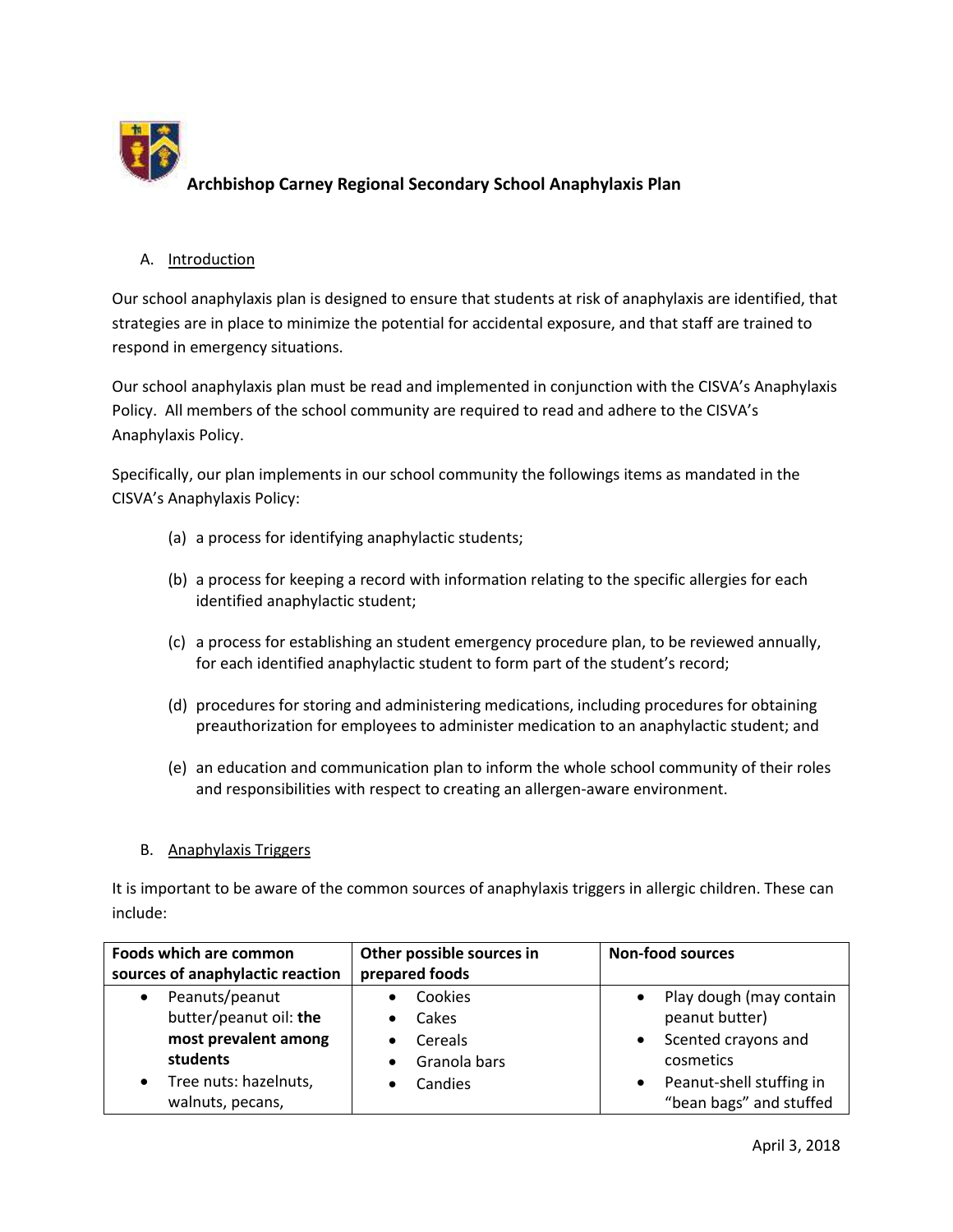| almonds, cashews                   |           | toys                      |
|------------------------------------|-----------|---------------------------|
| Sesame seeds & sesame<br>$\bullet$ | ٠         | Wild bird seed, sesame    |
|                                    |           |                           |
| oil                                | ٠         | Insect venom (bees,       |
| Cow's milk and dairy<br>$\bullet$  |           | wasps, hornets, yellow-   |
| products                           |           | jackets)                  |
| Eggs                               | $\bullet$ | Rubber latex (gloves,     |
| Fish                               |           | balloons, erasers, rubber |
| Shellfish                          |           | spatulas, craft supplies, |
| Wheat                              |           | balls)                    |
| Soy                                | $\bullet$ | Vigorous exercise         |
| Bananas, avocados, kiwis           | $\bullet$ | Plants such as            |
| and chestnuts for                  |           | poinsettias for children  |
|                                    |           |                           |
| children with latex                |           | with latex allergies      |
| allergies                          | $\bullet$ | Perfumes and scented      |
|                                    |           | products                  |

While not all anaphylaxis triggers can be avoided at all times, at our school we strive to create an allergyaware environment in light of the particular needs of our students with respect to these triggers.

# C. Student Emergency Response Plan

Through the use of the Student Emergency Response Plan, our school will identify children at risk, keep records with information relating to each student with anaphylactic allergies, and ensure there is a plan in place to support that student in the event of an anaphylactic reaction.

At the time of registration (yearly), all parents will be asked to identify on registration materials whether or not their child has any anaphylactic allergies. Parents of children with anaphylactic allergies will be required to complete the Student Emergency Response Plan which requires the signature of the child's physician.

A copy of this Emergency Response Plan will be kept in the School Principal's office as part of the student's permanent school record. Additional copies will be given to the student's teacher to be kept in the student's classroom for access by all those with supervisory care of the student, including occasional teachers. Finally, copies of each child's Student Emergency Response Plan will be available in the staff room, copy room, and next to any location where auto-injectors are stored in the school.

All parents must advise the School Principal of any changes in their child's health that would impact any of the information provided in the Student Emergency Response Plan, and the Student Emergency Response Plan must then be updated to reflect that new information. It is the parents' responsibility to communicate this information to the School Principal in a timely manner.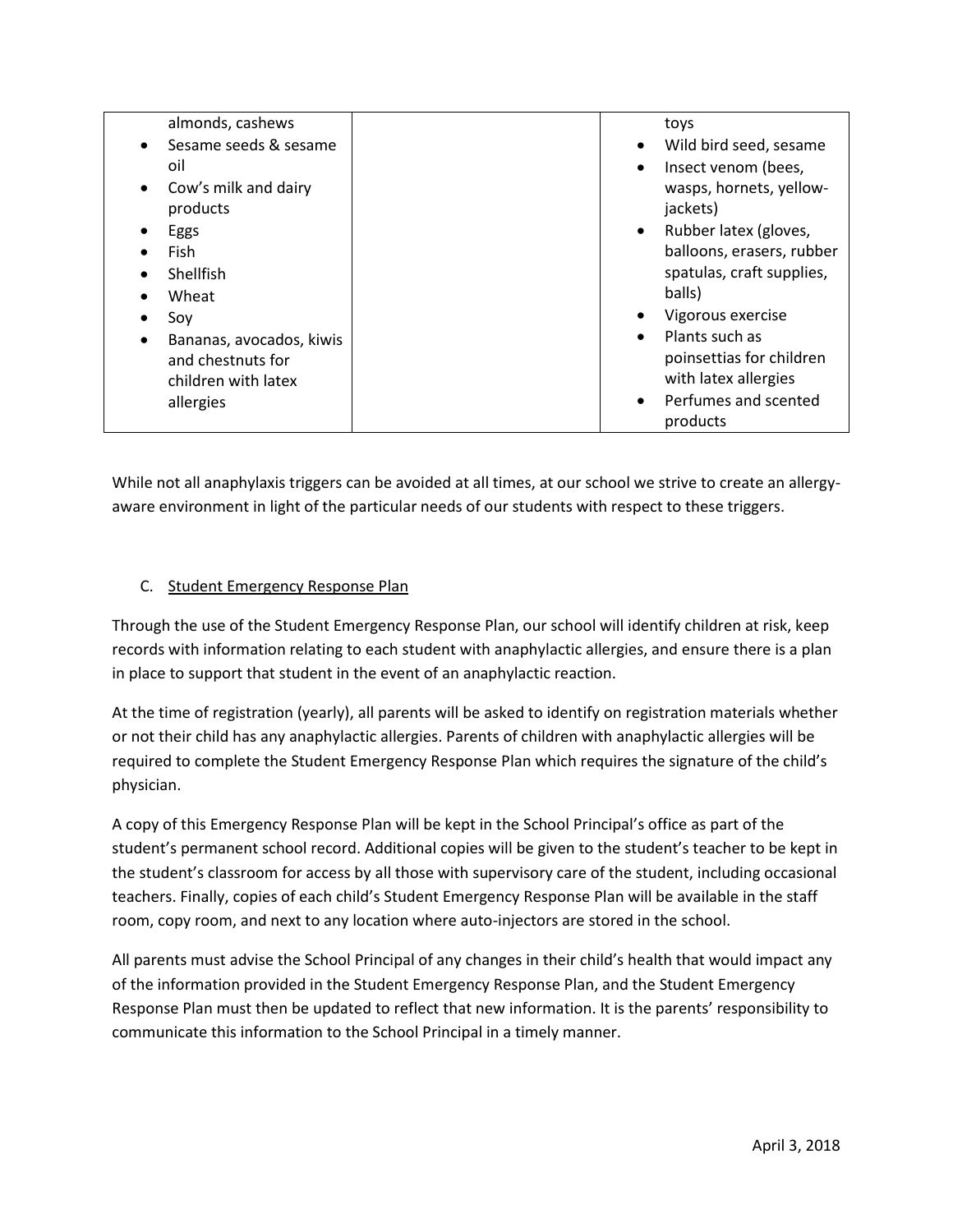# D. School Emergency Response Plan

In addition to each individual child's Student Emergency Response Plan, the school has a broader School Emergency Response Plan to ensure an appropriate and timely response in the event of an anaphylactic reaction. That plan includes the following items.

# (i) Storage and Provision of Medications

Children at risk of anaphylaxis who have demonstrated maturity should carry one auto-injector with them at all times and have a back-up available in the school. The location of the student's personal auto-injector (i.e. in a fanny pack on the student or in a backpack in the classroom) should be disclosed to the student's teacher and noted on the Student's Emergency Response Plan.

The school will keep auto-injectors stored in the following locations [to be filled out by each school].

Posters that describe the signs and symptoms of anaphylaxis and how to administer an autoinjector will be placed in relevant areas (classrooms, office, staff room, lunch room) and will always be placed next to the auto-injector itself.

Additional auto-injectors will be brought on all field trips, along with copies of students' Student Emergency Response Plans.

Twice-yearly, the School Principal (or designate) will check all stored auto-injectors on school property to ensure the medication has not expired. The School Principal will keep a record of these twice-yearly checks.

### (ii) Training

The School Principal will ensure that a yearly training session on anaphylaxis and anaphylactic shock will be held for all school staff and persons reasonably expected to have supervisory responsibility of school-age students and preschool age children participating in early learning programs (e.g. food service staff, volunteers, bus drivers, custodians).

Experts (e.g. public health nurses, trained occupational health & safety staff) will be consulted in the development of training policies and the implementation of training. Training will be provided by individuals trained to teach anaphylaxis management.

Specifically, this training will include the following elements:

- Symptoms of anaphylaxis
- $\bullet$  Procedures when a reaction is occurring, namely:
	- o Administer the Epi-Pen without hesitation
		- o Have someone call 911
	- o The student should rest quietly and should not be sent to the office
	- $\circ$  Help the student to remain calm and breathe normally. An adult must stay with the student.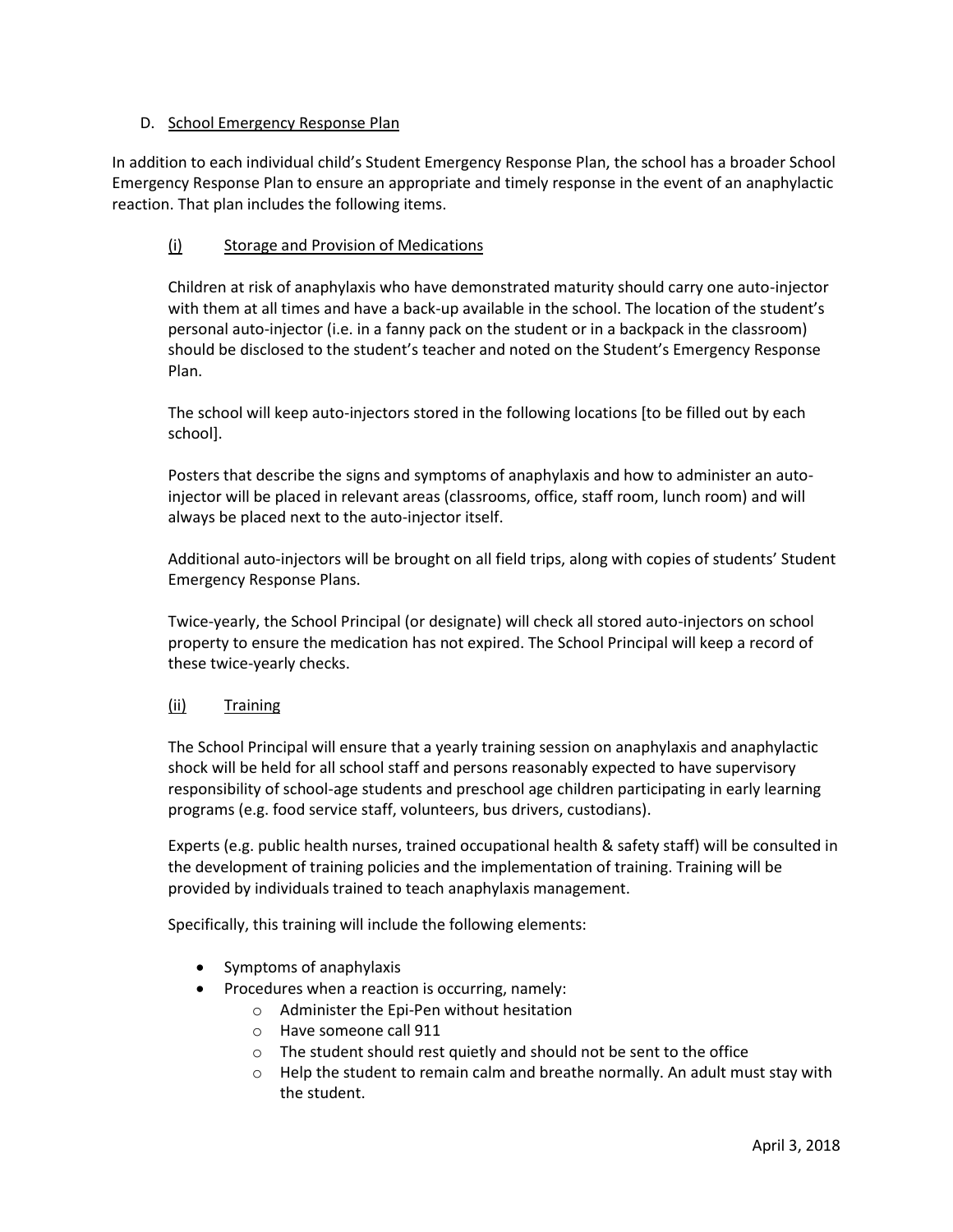- o Call the parents/emergency contact
- o Observe and monitor the student until the ambulance arrives
- o If symptoms persist, administer a second Epi-Pen 10-20 minutes after the first, to a maximum of 3 doses.
- How to administer auto-injector
- Protocol for calling 911

#### (iii) Incident Debriefing

Following treatment for an anaphylactic response, the staff will debrief and review the school's response. The school will also report to the CISVA Superintendent's office in aggregate form the number of anaphylactic incidents (e.g. the number of students with anaphylaxis, the number of students where epinephrine was administered, and who administered it).

#### E. School Communication Plan

Our entire school community is responsible for ensuring that we maintain an allergen-aware environment. In order to ensure all members of the school community are aware of the importance of ensuring the safety of all students with allergies, our school has a communication plan.

All letters and notices sent pursuant to this communication plan will include the following elements:

- A request that parents and students make respectful choices
- Information educating parents and students on the potentially lethal outcomes of severe allergies and the specific allergens known to be a concern at the school
- A focus on the importance of hand washing
- A request to discourage teasing.

Our school communication plan may include the following items:

### 1. Posters/Signage:

- "Allergy-Aware" Posters in the school informing school community members of known anaphylaxis allergies (listing the specific known allergens)
- Classroom-specific "Allergy-Aware" Posters posted in classrooms of children with known anaphylaxis allergies (listing the specific known allergens)
- Posters throughout the school reminding all students to be safe, not share food, wash their hands before eating, only allow their own food on their desks, and clean up their spills.
- 2. School Principal Messaging:
	- The School Principal will send letters/messages home to the parents at regular intervals throughout the school year reminding them of the presence of anaphylactic children in the school and requesting they refrain from sending known allergen items to school with their child.
	- These letters/messages will also emphasize the importance of clearing any food brought for special occasions with the School Principal to ensure no allergens are present and/or students with special dietary restrictions are accommodated.